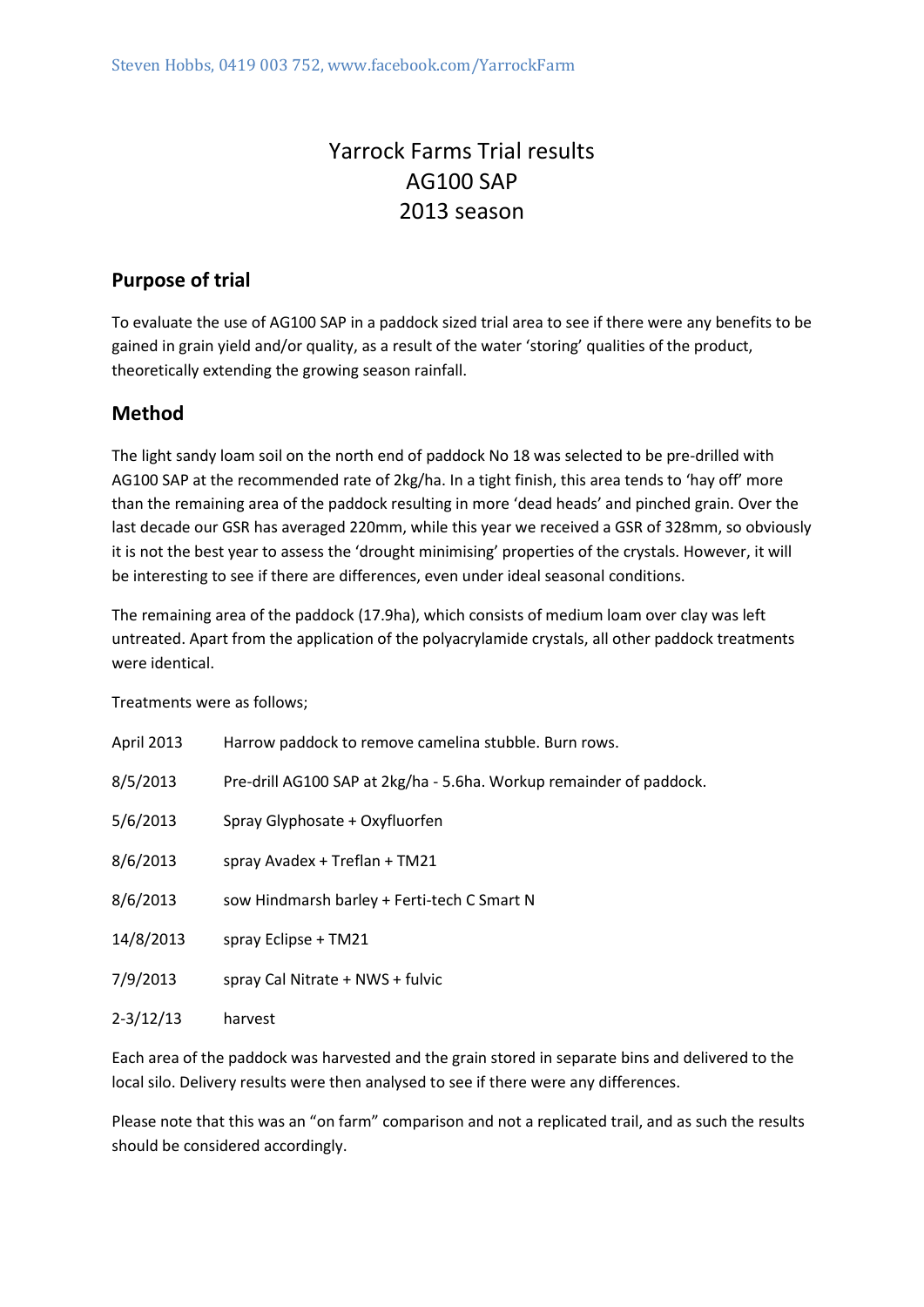

*Aerial view showing trial area of AG100 SAP*

## **Comments**

Although the paddock was relatively weed free, the good rains during September meant that there was a late germination of ryegrass across most of the paddock, which even though had a minimal effect on yield, meant that the last bin of seed had to be cleaned. Unfortunately this would skew the grain quality test results, so the test results have been excluded (see table A). However, for the sake of interest, I have also included table B which has the uncleaned grain test results. Delivery weights are included to obtain yield results.

## **Results**

#### **Yield**

25.22 tonnes of barley was harvested from the trial area, equating to a yield of 4.5t/ha.

62.14 tonnes of barley was harvested from the non-treated area of the paddock, equating to a yield of 3.47 tonnes/ha.

Between the two areas there was a yield difference of 29.7% (1.03 tonne/ha), which at the average sale price of \$205.74 equates to an additional \$211.91/ha.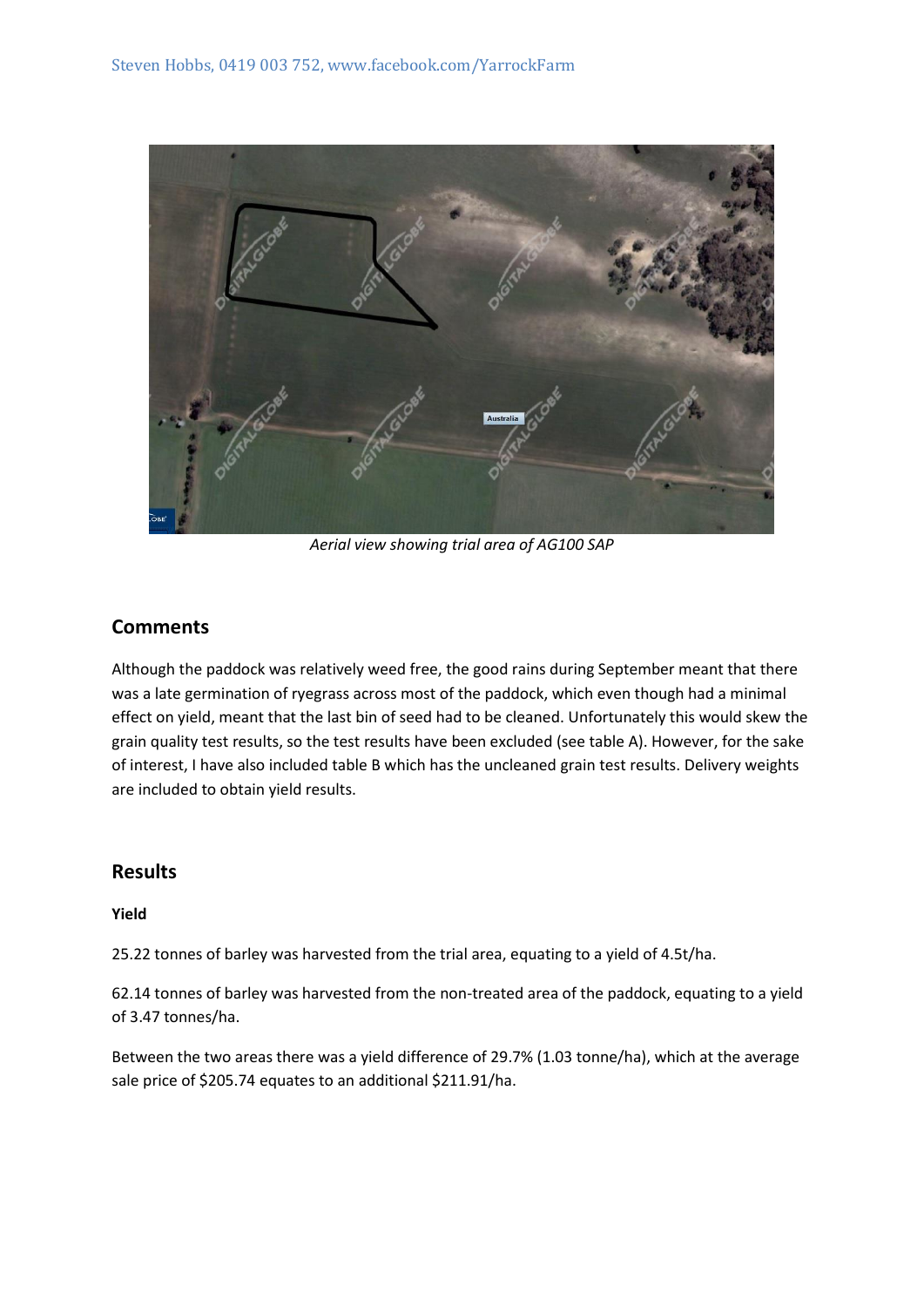#### **Grain quality**

The results of table A indicate there is a difference between the grain in the treated and untreated areas. On average grain from the treated area has a 1% heavier test weight and an increased retention of 1.9%. Screenings were essentially the same with only a difference of 0.13% less.

Results of table B (uncleaned grain test results) also indicate a difference in the grain quality from both areas. On average grain from the treated area has a 1.4% heavier test weight, increased retention of 3.22% and 1.04% less screening.

Although not as significant as the difference in yield, there is still an increase in grain size & weight.

Grain proteinis lower in the grain from the treated area, which I would expect from 'plumper grain', but the difference is small and would be with normal load variation.

As indicated earlier, barley stored in the last bin had to be cleaned as the percentage of ryegrass (0.9%) exceeded the allowable deliverable limit of 0.6%.

In both tables A & B virtually all the grain test results show a lower standard deviation in grain from the treated area, indicating that there was less variation within the grain test results and therefore grain of a more uniform quality.

#### **Conclusions**

The results are certainly significant in yield (dollar) terms and are very encouraging. At a treatment cost of \$25/ha (lasting 3-5 years depending on soil type) it is certainly very cost effective for the increased yield. The differences in grain quality are small and in some cases within 'normal' load variation, but never the less can still be documented. Overall, I will certainly be using more of the product and will be keen to see if there is such a difference in a dry season.